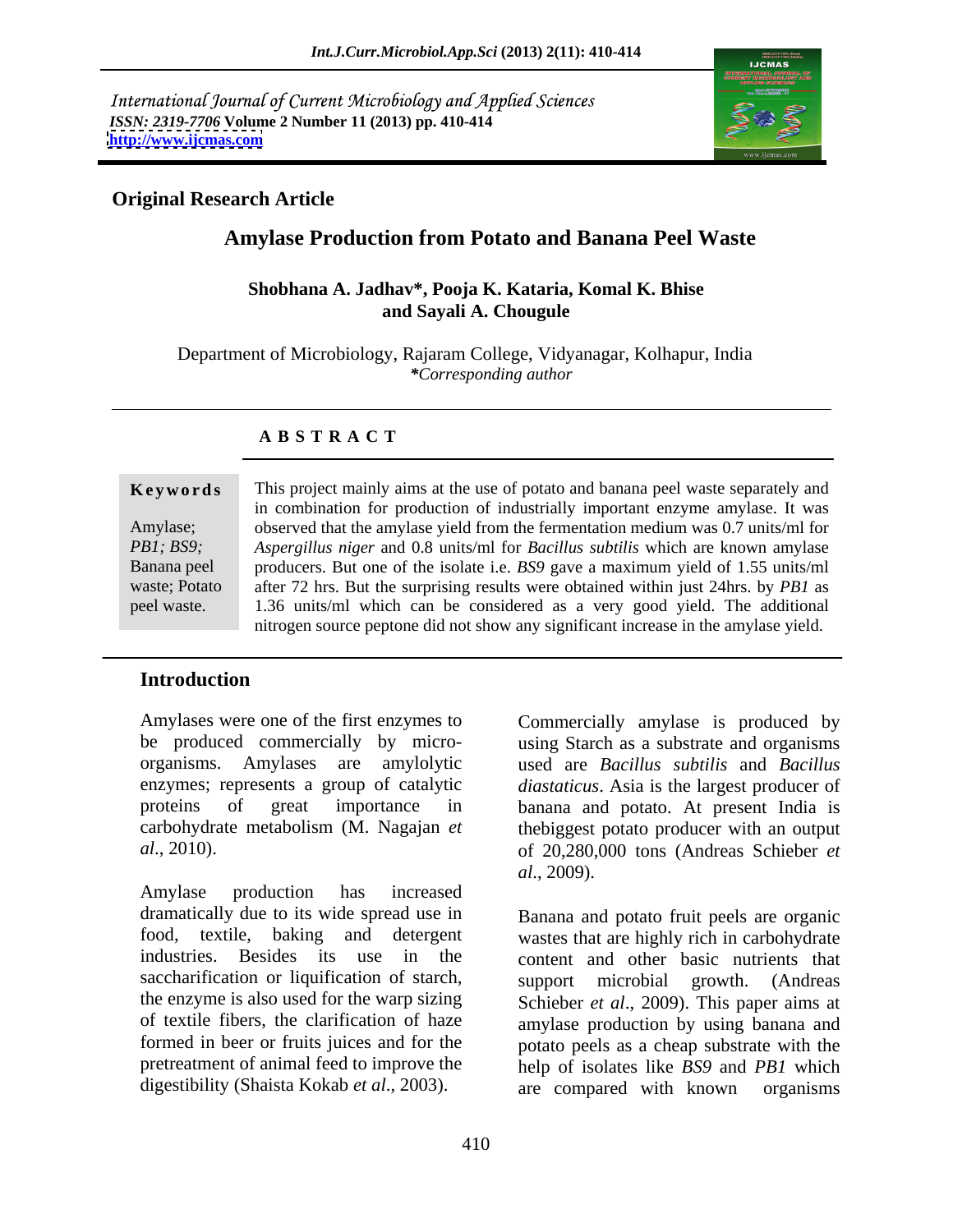like *Bacillus subtilis* and *Aspergillus niger* for the amylase yield using the same substrate.  $\mathbf{p}$  **H** 

*Bacillus subtilis, BS9, PB1,* maintained on nutrient agar slants with pH 7 at 37°C **Incubation period** while *Aspergillus niger* maintained on PDA plates. Flask after inoculation was subjected to

Screening of organisms from soil extract **Temperature** was carried out by using 5% potato and banana peel extract agar. The technique used for isolation was Four Quadrant Streaking method and after incubation well isolated colonies were selected and Gram stained. Organisms showing Gram Positive thick rods in chains were selected and purified using Nutrient Agar. From the different isolates obtained only two isolates as *BS9* and *PB1* were used for parameters constant total 6 different sets studying Amylase production were prepared to compare the amylase

The banana and potato peels were **Method** separately grinded to form paste and used as substrate for production. Concentration of substrate maintained was 50%. After using Khandeparkers method modified by slight boiling, the mixture was filtered and the extract obtained was sterilized at 121<sup>o</sup>C for 15min, and then used for actual **Result and Discussion** production.

Suspension of *BS9, PB1*, *Bacillus subtilis* and *Aspergillus niger* were prepared separately in sterile tubes and were standardized to an O. D. 1 at a wavelength of 670nm.

# **PARAMETERS**

# **pH**

**Materials and Methods** All the flasks were adjusted to pH 7 **Microbial cultures** was inoculated. This flask was adjusted to except the flask in which *Aspergillus niger*   $pH$  3.

## **Incubation period**

**Screening of amylase producers** was estimated after every 24 hrs at 37°C. incubation for 3 days in which amylase

## **Temperature**

The inoculated flasks were maintained at a temperature of 37°C.

## **Additional nitrogen source**

Substrate preparation of the sets. 0.5 gms of peptone was used as nitrogen source per 100ml of medium in the last three sets. Keeping all the above production by using  $50\%$  of waste in each of the sets.

## **Method**

Estimation of amylase was carried out Stress and Clones.

# **Result and Discussion**

**Innoculum preparation Example 2 IOUNT 1000 to give a higher yield as compared** In 50% Banana peel extract broth *BS9* was found to give a higher yield as compared to other organisms after 72 hrs. i.e.1.55 units/ml. In 50% Potato peel extract broth *B. subtilis* gave a higher yield of 0.8 units/ml after 48 hrs.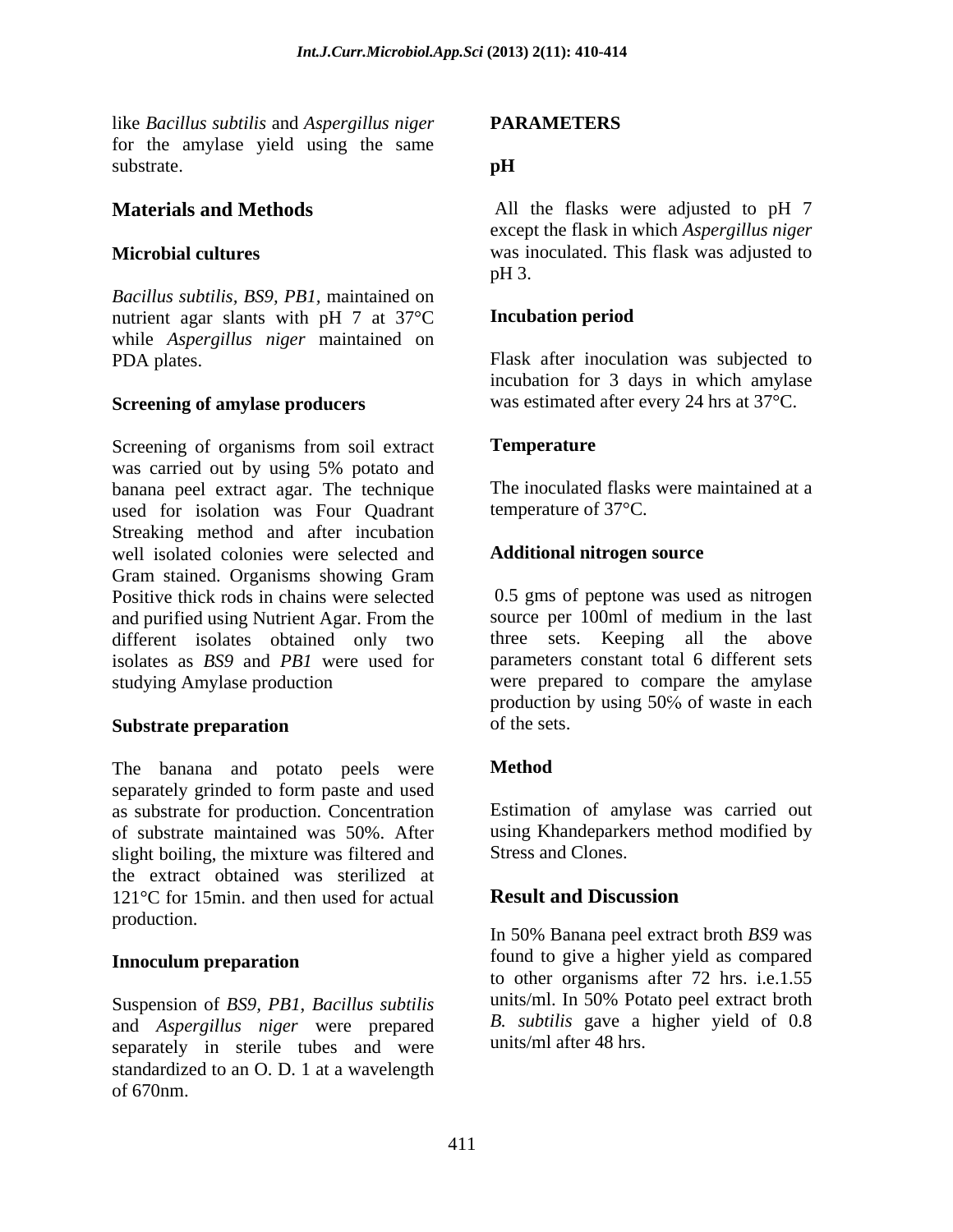

**Figure.1** 50% Banana peel extract







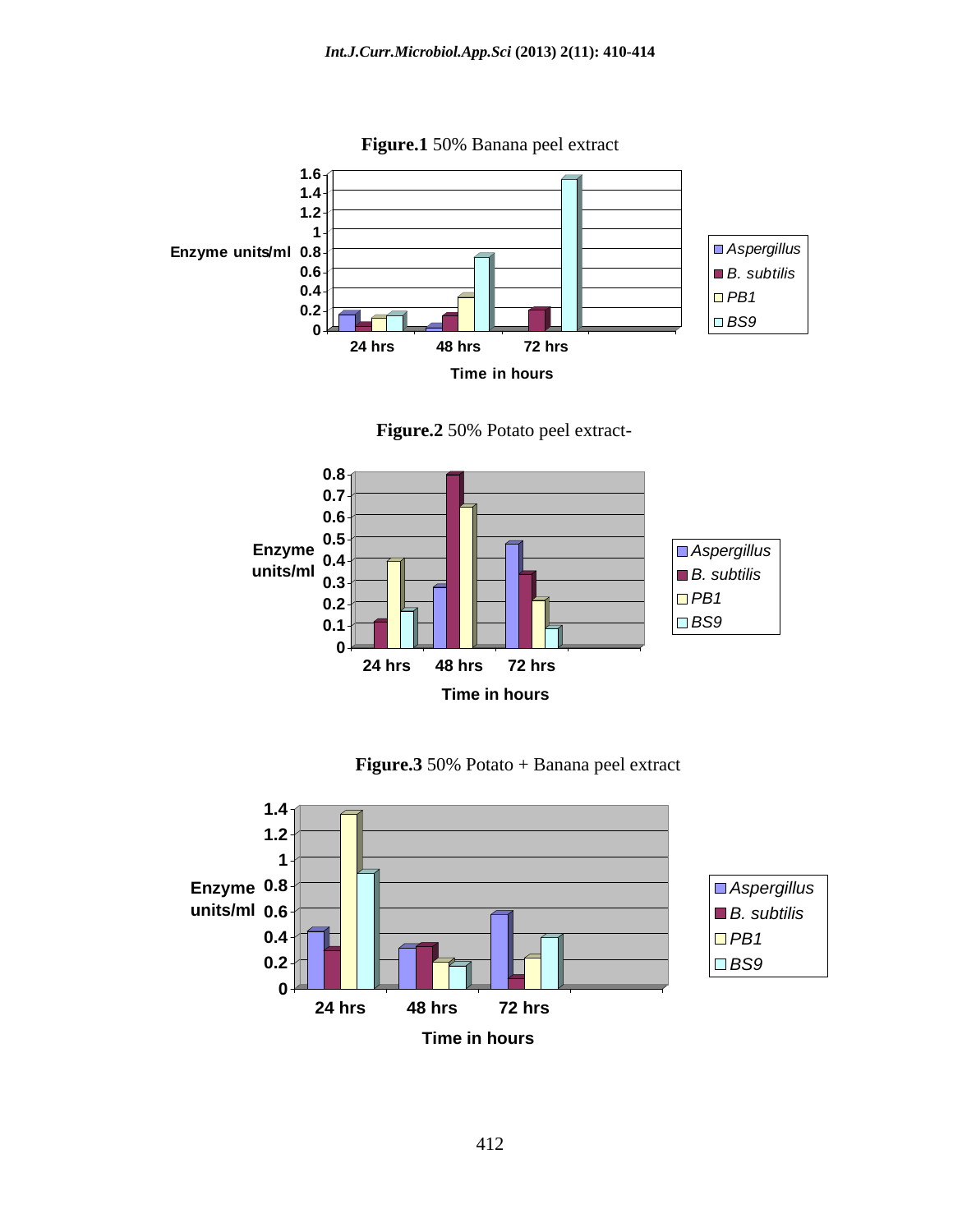

**Figure.4** 50% banana peel extract + peptone

**Figure.5** 50% potato peel extract + peptone



**Figure.6** 50% Banana + Potato peel extract + Peptone